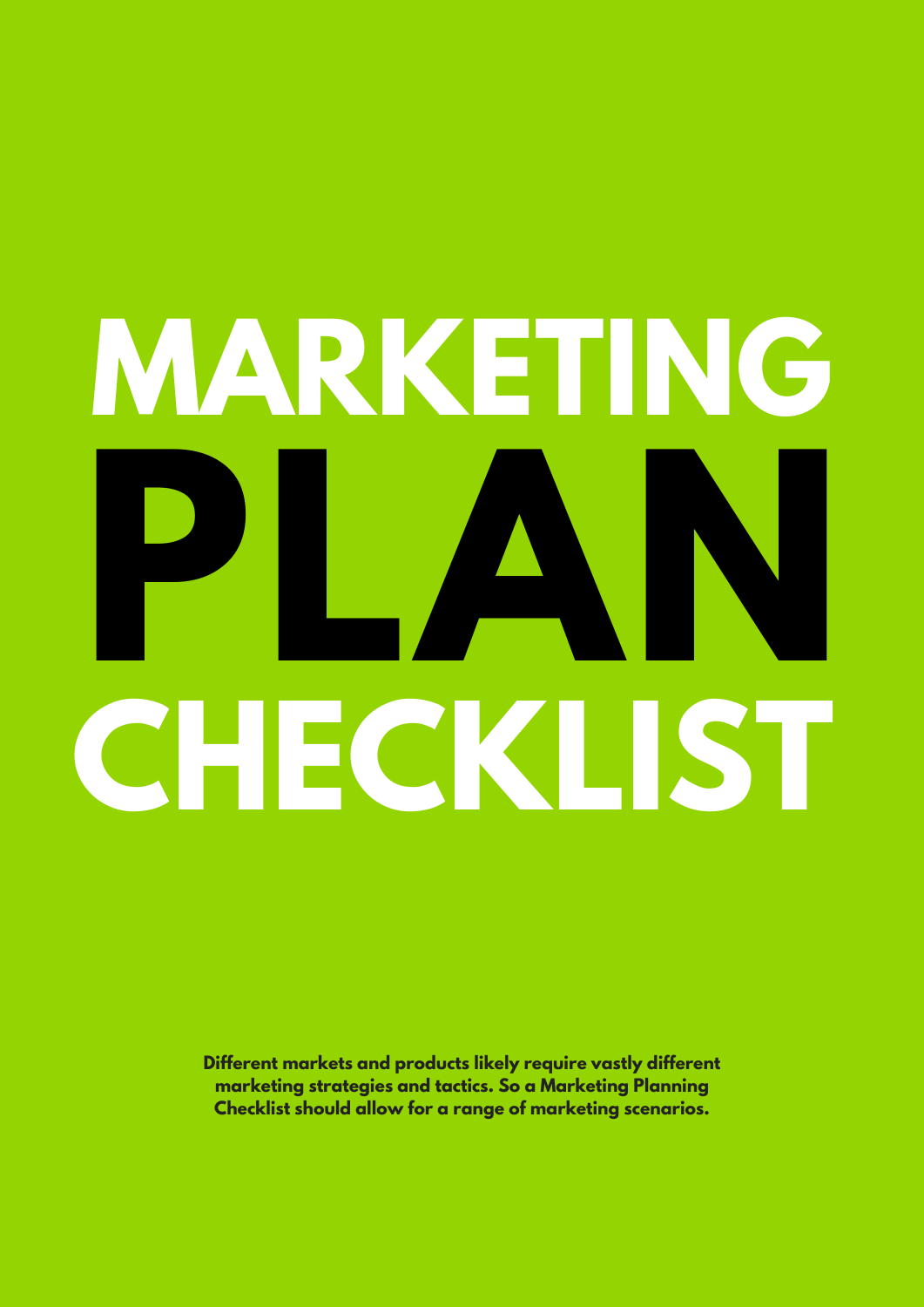Write a marketing plan summary, including the following;

● your food business overview ● food product market overview ● food product marketing objectives ● food product marketing strategy

**HINT!** Complete your summary last, even though it comes first, that way you can use the key information from your detailed plan.

Provide a background analysis including a snapshot of the past, current and future status of your food business.

Include an overview of your food business covering the nuts and bolts of you food business and product;

● name, location, contact

● vision and mission statements ● owners, experience and

structure

● product and/or service outline ● licence, registration and accreditation information

● short term and long term goals

**HINT!** Detail your short term and long term goals in a table with the goal/objective, a description and when it will be completed.

Do a SWOT analysis. Use a table to outline all your identified strengths, weaknesses, opportunities and threats. Then detail how and when you will address any weaknesses and threats.

Provide an overview of the market. This is essential to help you find the most effective way to reach your target customers. Include;

● market research and industry analysis

● target market and customer profile - demographic and lifestyle information such as age, gender, ethnicity, location or interests and a profile to help you visualise your ideal customer

 $\bullet$  competitor analysis - their market share, strengths and weaknesses

**HINT!** Revisit this process regularly to ensure that your strategy remains relevant and targeted.